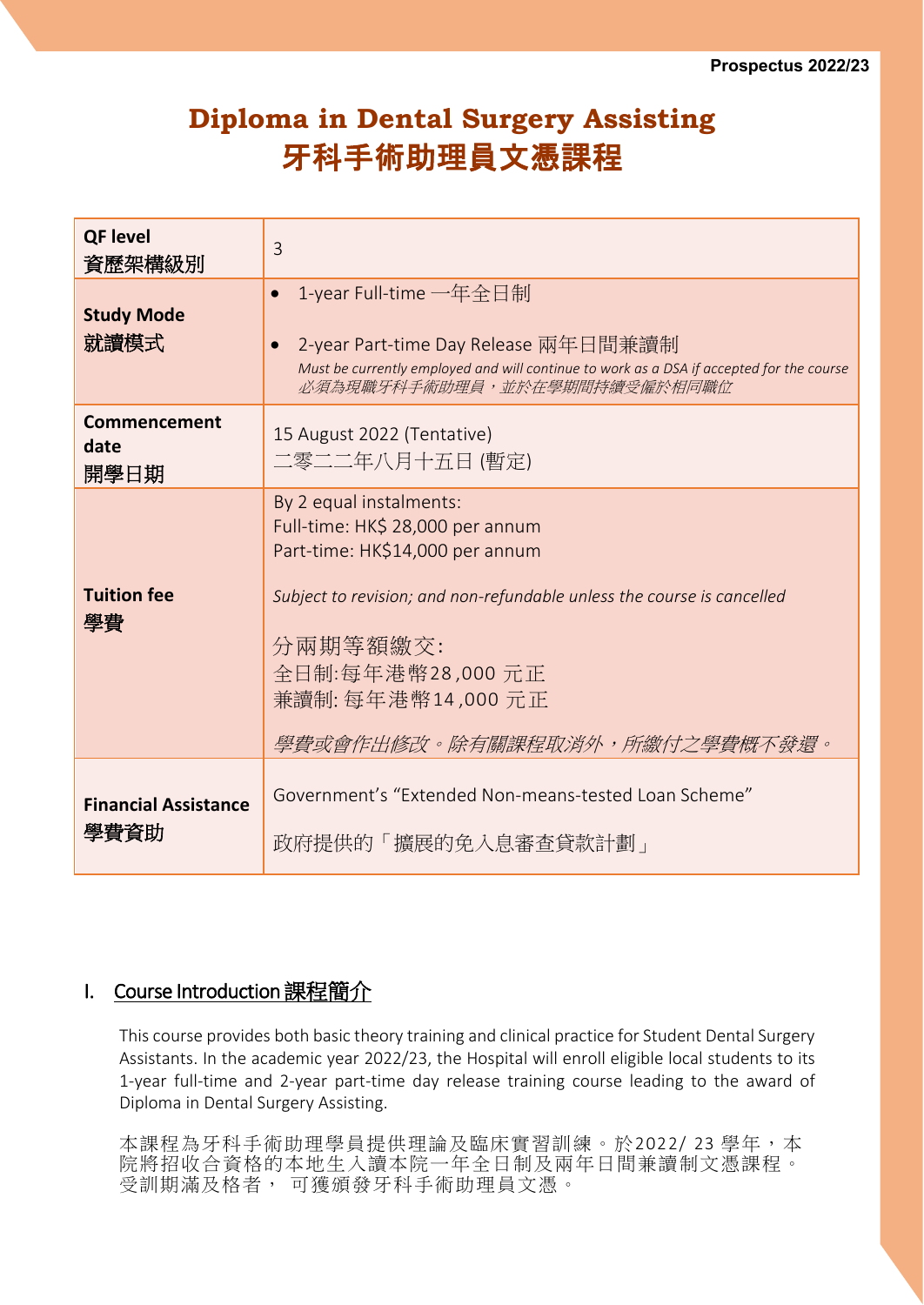#### II. Learning Outcomes學習成果

Upon completion of the course, students should be able to:

- (1) Assist the dentist at the chairside with the care of patients before, during and after treatment;
- (2) Apply knowledge of infection control in the maintenance of environments, instruments and equipment in the dental clinic; and
- (3) Provide dental health education to patients for prevention of dental diseases, e.g. caries, periodontal diseases and erosion.

完成課程後,學員應:

- (1) 能協助牙醫在治療前後和手術過程中照顧病人;
- (2) 能在診室執行預防感染程序;及
- (3) 能教授病人口腔衞生常識,從而預防牙科疾病: 如蛀牙、牙周病及酸蝕。

#### III. Qualities of a Dental Surgery Assistant 牙科手術助理員應有的特質

- (1) Optimistic and sociable 性格開朗、善於交際
- (2) Cheerful with a ready smile 保持微笑、心境暢快
- (3) Accommodating, sympathetic, understanding 樂於助人、富同情心、體諒別人
- (4) With common sense 具邏輯常理
- (5) With initiative 主動
- (6) With good communication skills 有良好溝通技巧
- (7) Able to perform as a team player 可參與團體工作
- (8) Reliable 可靠
- (9) Flexible 處事彈性
- (10) With neat and professional appearance 保持專業整潔的外表

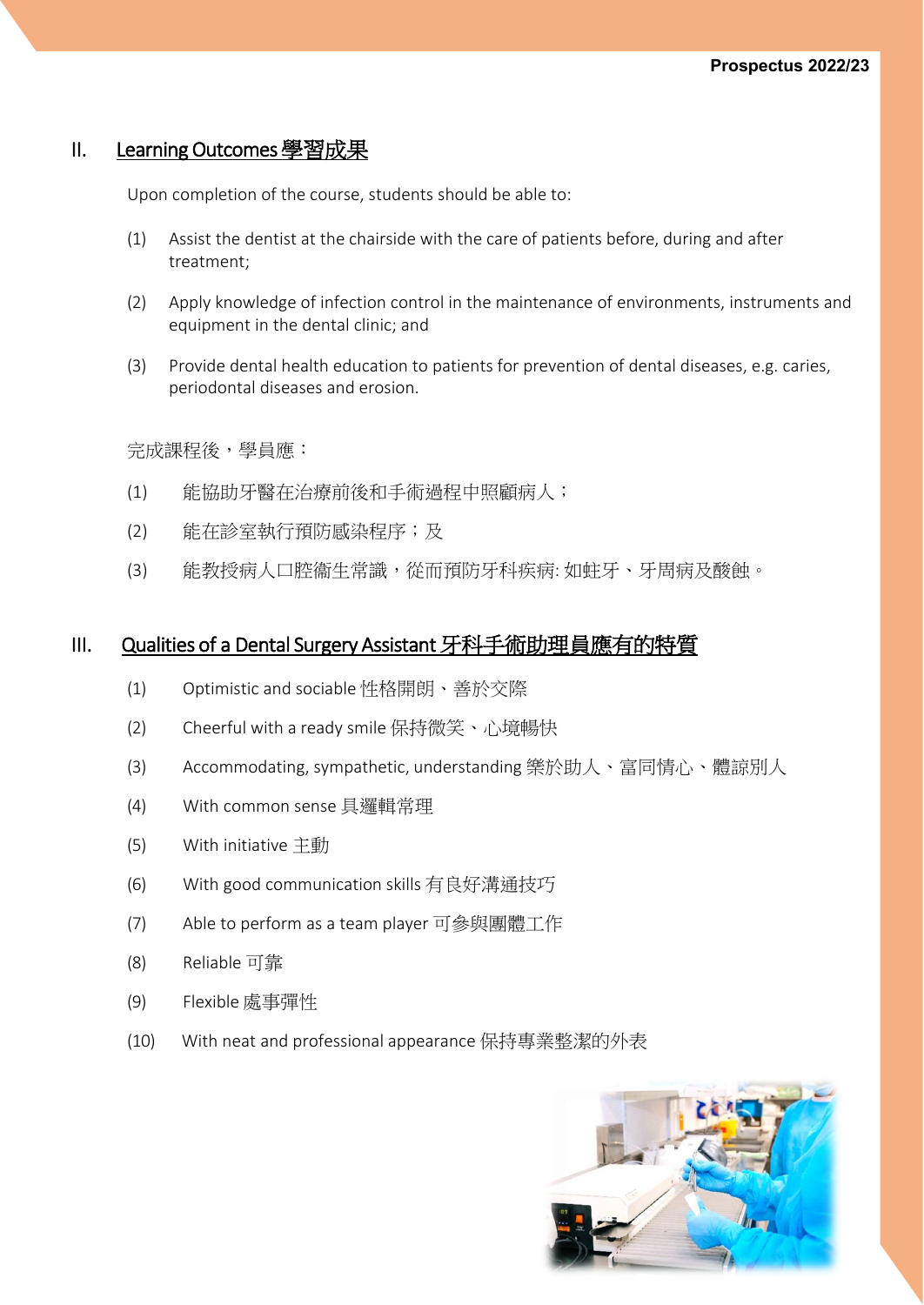## IV. Course Structure課程結構

- (1) Classes will mainly cover the following areas:
	- Occupational Health and Safety **•** Infection Control
	- Dental Diseases Cause, Diagnosis and Prevention
	-
	-
	- Microbiology English
- 
- Medical Emergencies (including First Aid)
- Dental Technology Dental Treatment Procedures
- Anatomy and Physiology **•** Communication Skills
	-
- (2) Observation or practical chairside assisting for different specialties:
	- Reception and Primary Care Implant Dentistry
	- Oral and Maxillofacial Surgery Periodontology
	- Diagnostic Imaging entitled and the Prosthodontics
	- Paediatric Dentistry and Orthodontics Comprehensive Dental Care
	-
- 
- 
- 
- 
- Endodontics Central Sterile Supplies Unit
- (3) Dental Health Education Project
- (4) Visits to private dental clinics, Government Oral Health Education Unit or schools for children/ adults having special educational needs
- (1) 課堂主要涵蓋以下範圍:
	- 職業健康及安全 • 感染控制
	-
	-
	- 解剖及生理學 溝通技巧
	- 微生物學 英語
- (2) 於下列專科觀察或作實習訓練:
	- 收症及初診處 植齒學
	- 口腔頷面外科 • 牙周病學
	- 影像診斷學 赛齒學 毒齒學
	- 兒童齒科及矯齒學 綜合牙科診室
	-
- 
- 牙科疾病—成因、診斷及預防 緊急醫療事故(包括急救)
- 牙科工藝 牙科治療程序
	-
	-
	-
	-
	-
	-
- 牙髓治療 • • 中央消毒供應組
- (3) 牙科健康教育計劃
- (4) 參觀私家牙科診所、政府口腔健康教育組或供有特殊學習需要的兒童/成人 就讀的學校